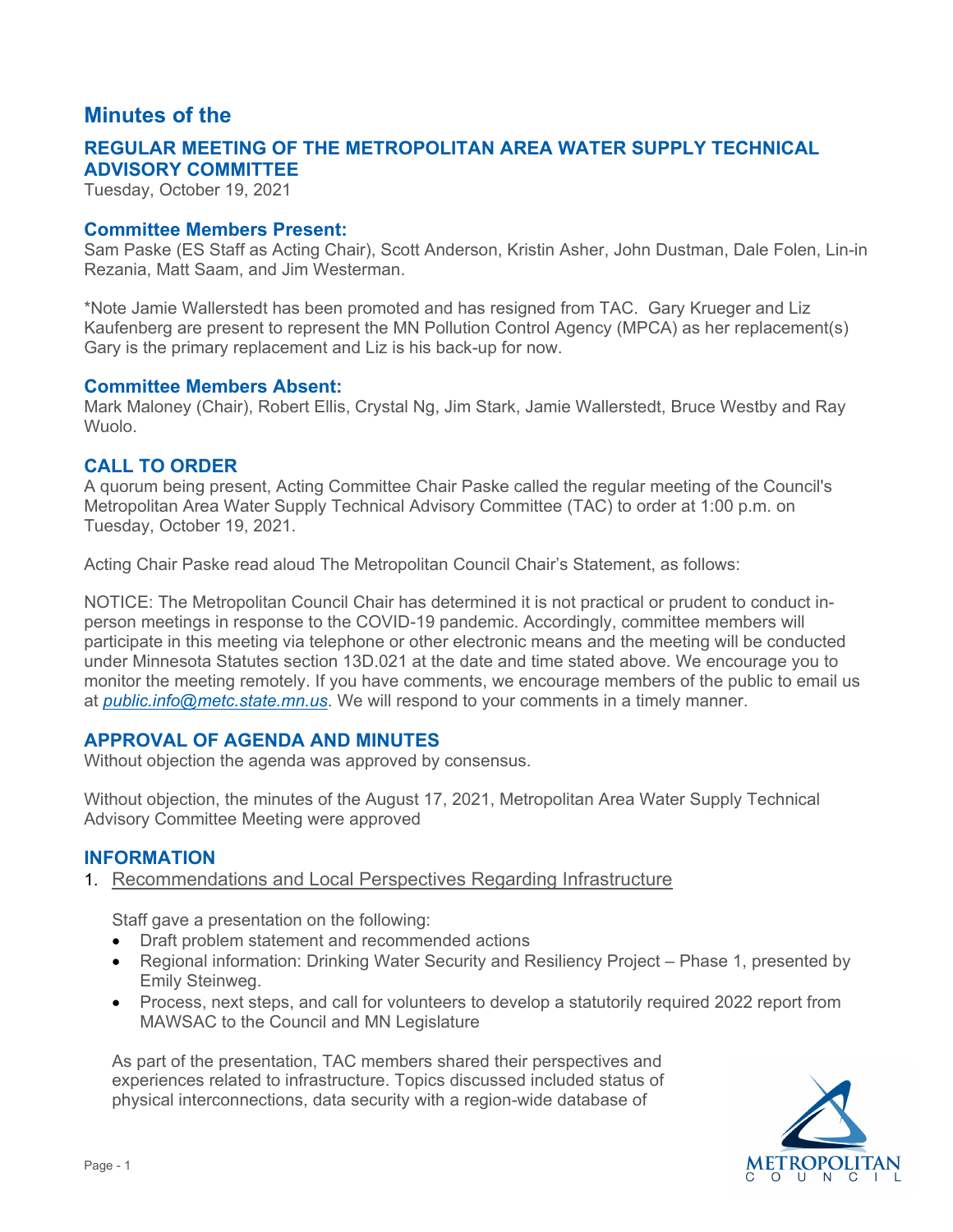physical infrastructure, how to adapt and handle new contaminants and changing health limits, and upcoming changes to the lead and copper rule.

 things, however Woodbury has some challenges responding to the new water plan. The city is Jim Westerman stated he recognizes that the PFAS issue in the East Metro has led to some great seeing a two-water-quality-system at this point, which will require huge infrastructure investments. They are faced with the question of how to find tens of millions of dollars to fund the 2-system plan. Emerging contaminants may require massive infrastructure needs. The East Metro was fortunate to have the funding mechanism brought about by the 3M Settlement. The available funding only covers part of the cost and the remaining cost is forcing the city into other investments.

Gary Krueger stated that he sees emerging contaminants as an issue across the region and dealing with East Metro PFAS quantity and quality issues is a challenge. This is particularly true when planning to incorporate treatment facilities into existing city infrastructure where some wells will be treated but others will not.

Lih-in Rezania stated that the lead and copper rule revision is anticipated to be finalized by the end of the year. The action level could be lowered, focusing on the need for utility monitoring plans and implementation work related to lead service lines. Expect to see more water systems with an exceedance, the need to apply corrosion control, replacement of service lines, or other actions. Local responses are complicated by different ownership structures for services lines, while some cities may own them, they may be privately owned in others. The EPA wants to prioritize full replacement of lead service lines. Corrosion control is another possible measure, which could increase phosphate loading to wastewater systems, although this conversation has been ongoing for decades.

Scott Anderson agreed that there are challenges for water utilities to respond to contaminants of emerging concern and changes in detection methods that lead to changes in action levels. Funding is also a challenge related to aging infrastructure and cyber security. Water supply and wellhead protection challenges also exist where source water protection areas cross jurisdictional boundaries. He also stated that equity and rate affordability are concerns and when looking for funding to address aging infrastructure, new treatment, or source water protection, consider water affordability on a customer scale and balance revenue needs with affordability needs of the community. He added that implemented drought restrictions were consistent with the Water Supply Plan, but anticipated results weren't necessarily realized. The reality of trying to address a drought situation is probably not found in odd-even watering bans. How do we have discussions about what actions are most effective at reducing demand?

Dale Folen had the following advice for newer water systems: always think of the next treatment project after the current treatment project. If they are exploring the possibility of using ozone treatment, consider what space would be needed on the campus. Use a holistic approach to infrastructure, paying attention to all aspects of the utility. From supply all the way to the distribution system, identify maintenance and renewal needs as well as possible disruptions.

Kristin Asher indicated that people assume everything is hunky dory but, in her role, she sees that there is a lot of inconsistency in how much people know about the system they are operating. There is a tendency to assume that things are okay even if they are not. Addressing this gap in understanding should be a priority. How do we impart this need to the Legislature when available information and condition assessments are not consistent? There is no clear message at work and investment is needed. Safety Plan system documentation might be an avenue to address this issue.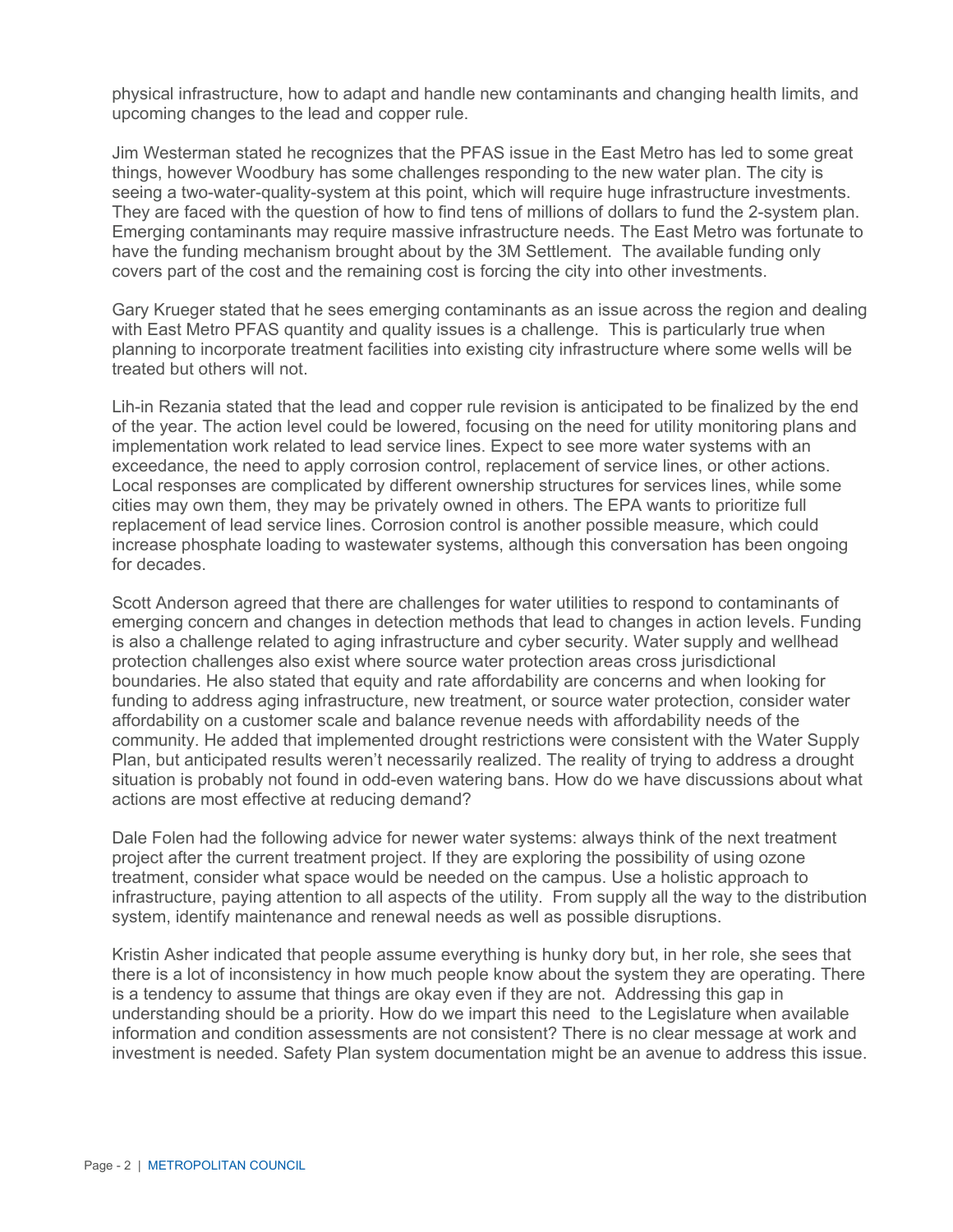Committee Members indicated that the following information should be shared in the MAWSAC Report to the Metropolitan Council and the MN State Legislature: Water Suppliers hit with emerging contamination have indicated they would have benefitted from having some sort of established funding to respond to the sudden need to enhance treatment. Scott Anderson indicated we need to educate the Legislature about the extent and cost of infrastructure renewal needs so they understand the magnitude of the problem. We should also highlight the conflicting goals that commonly exist between land use and water supply considerations.

- 2. Group exercise using Mural, Digital Workspace for Visual Collaboration Exercise to gather input regarding:
	- Level of support for the draft problem statement
	- Suggested changes to improve Committee member support
	- Revisions to proposed actions and prioritization based on ease of implementation and potential impact
	- Actions that could be taken sooner rather than later, including:
		- o Examples of efforts and key takeaways to inform our efforts
		- Key stakeholders (potential leaders and partners)  $\circ$

Committee members were invited to join an online Mural board for this exercise.





Committee members were asked to share their level of support for the draft problem statement on a scale of 1 to 8, with 1 being no support and 8 being full endorsement. Five committee members participated. Two votes were recorded for each endorsement and agree with reservations, one vote was recorded for formal disagreement with request to be absolved of responsibility.

Committee members shared their suggestions to strengthen their support for the draft problem statement. Issues were raised with "falling consumer confidence" in the first sentence of the problem statement. Scott Anderson stated that falling consumer confidence may or may not be tied to support for investment and that it's not only small utilities/customer bases that are challenged by maintaining/enhancing infrastructure. Dale Folen and Jim Westerman agreed. Committee members indicated the following would strengthen their support for the draft problem statement:

- The fact that our infrastructure is not a priority is a big problem.
- Water affordability is a real issue.
- Overall tone is focused on the suspected difficulties in meeting the problems. Reword to define the problems first: aging infrastructure and contamination, etc.

During group discussion, John Dustman brought up the previous interconnection work performed by the Council and suggested that project be re-done and shared. That project had other data that would be helpful to get a better picture of the region's infrastructure. Dale Folen asked about the security of that data. Both Scott Anderson and Jim Westerman brought up physical interconnections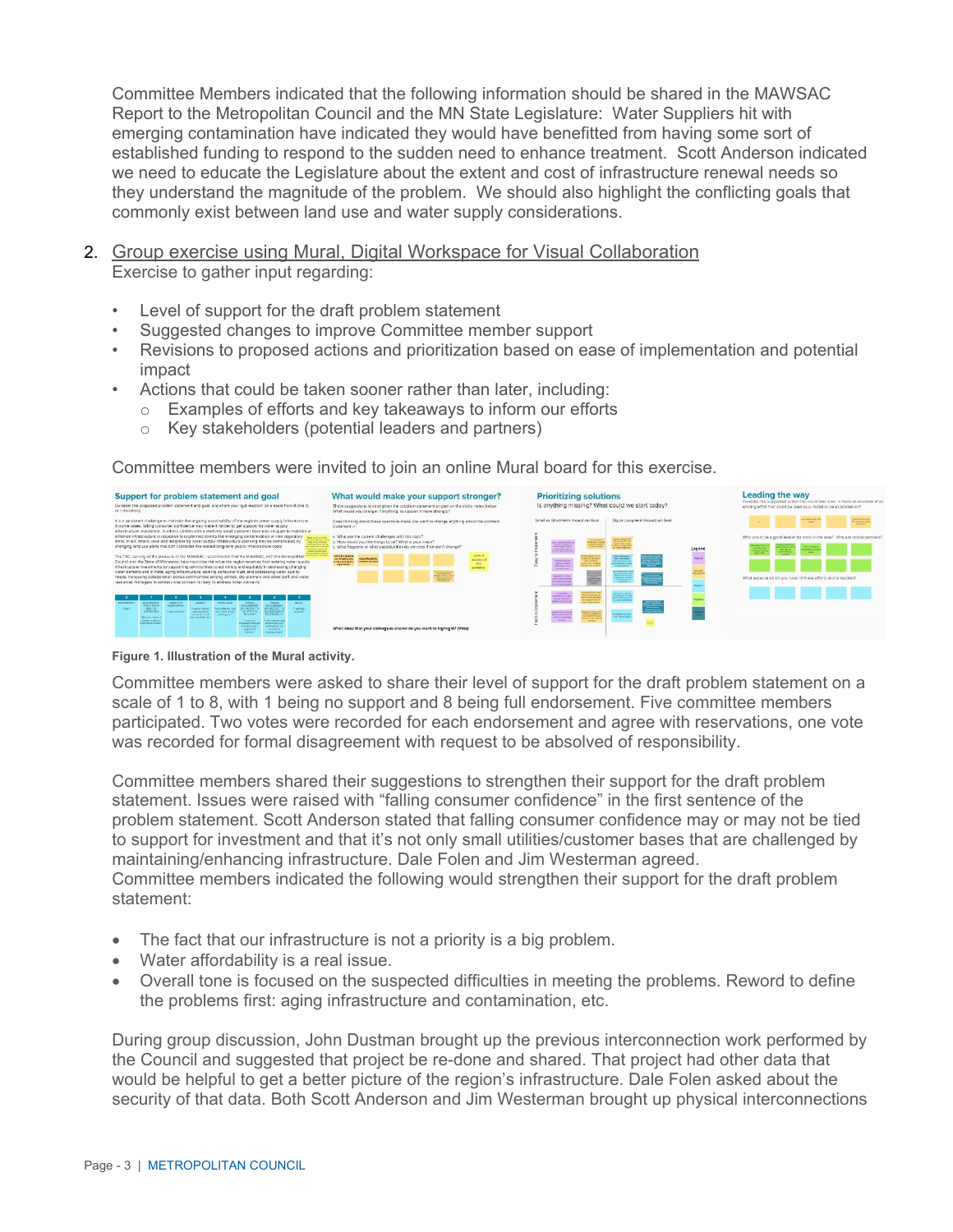and wondered if they are the best option for emergency water supply. Issues relate to ownership of the interconnect, water pressure and water quality differences between interconnects, and agreements to use those interconnections.

Committee members reviewed the proposed actions described in the posted meeting materials and added their input on the Mural board and via discussion. Most recommendations on the Mural board were not ranked and included:

• Consider how feasible physical interconnections are, given water quality implications, agreements in place, condition, goal of the interconnection, and ownership

Committee members were given votes to prioritize recommendations most important to them, with the following tally:

- 3 votes for:
	- o Support for programs that fund the cost of infrastructure asset renewal
- 2 votes for:
	- agreements in place, condition, goal of the interconnection, and ownership.  $\circ$  Consider how feasible physical interconnections are, given water quality implications,
	- $\circ$  Invest in water sustainability and resiliency of system (ex: climate change mitigation, infrastructure rehab and planning, water use efficiency); and
	- o Support for multi-community planning of infrastructure and source water projects.
- 1 vote for:
	- $\circ$  Creation of educational materials specific to the region's water supply context, re: value of water and water infrastructure
	- water supply system  $\circ$  Support PWSs to work with and educate city councils and managers re: value and cost of
	- $\circ$  Support for regular multi-community emergency response planning and training such as table-top exercises
	- $\circ$  Identify criteria for targeting state and regional support for water supply infrastructure-related projects, to highlight and address priority areas of need (at risk)
	- o Guidance for regional agencies to support PWSs in addressing replacement of lead service lines; infrastructure funding planning, and improvements
	- from planned land use and land use changes o Regional policies, system plans, and local comprehensive plans acknowledge and address long-term (30+ years) impact on water supply infrastructure and source water protection
	- o Create database of metro area assets, interconnection, and other emergency water supply options
	- o Investigate equitable water rate structure
	- o Explore relationships among equity and socioeconomic factors, water rates, and infrastructure investments (ex: lead service line replacement)
- The following were suggested as existing efforts that could be used as a model or be expanded upon:
	- o Multi-Community WHP Pilot Project (West Metro)<br>○ 2007 infrastructure database compiled by Met Cou
	- 2007 infrastructure database compiled by Met Council
- The following were suggested as potential leaders and critical partners in these efforts:
	- o State Revolving Fund for increased funding (MDH, PFA)
	- $\circ$  League of MN Cities opportunity to advocate for municipalities at legislature